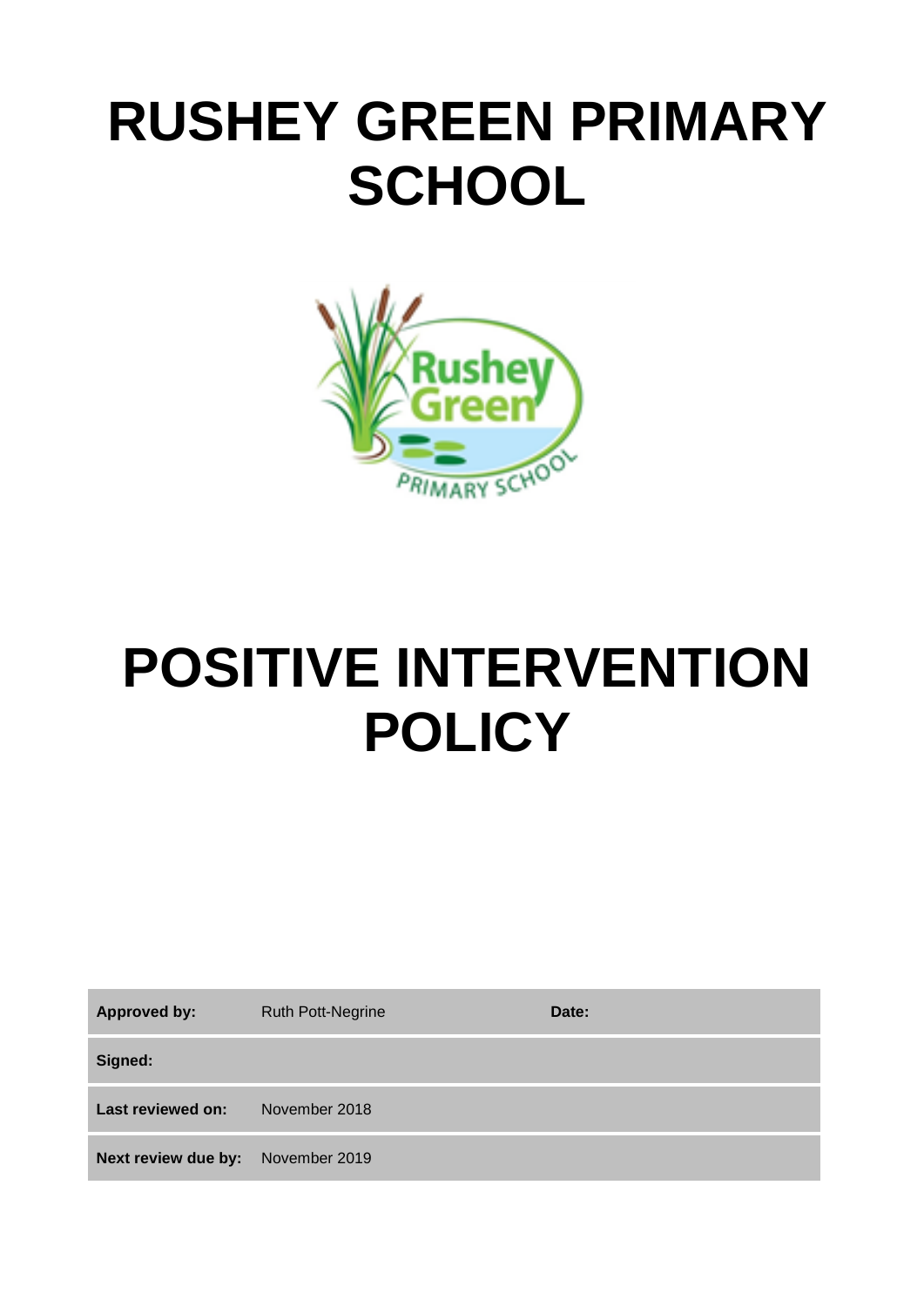#### **Mission Statement**

At Rushey Green we aim to work in partnership with parents to provide an education of the highest quality, which celebrates everyone's success in a happy, caring, creative environment where all our differences are valued.

\_\_\_\_\_\_\_\_\_\_\_\_\_\_\_\_\_\_\_\_\_\_\_\_\_\_\_\_\_\_\_\_\_\_\_\_\_\_\_\_\_\_\_\_\_\_\_\_\_\_\_\_\_\_\_\_\_\_\_\_\_\_\_\_\_\_\_\_\_\_\_\_\_\_\_\_\_\_\_

#### **Aims**

- To inform all staff, pupils and parent/carers about the use of force to control or restrain pupils.
- To establish consistent procedures for restraining pupils throughout the school.

#### **Legislation**

Section 93 of the Education and Inspections Act 2006 allows teachers, and other persons who are authorised by the Head teacher to have control or charge of pupils to use such force as is reasonable in all the circumstances to prevent a pupil from doing, or continuing to do, any of the following:

- Committing a criminal offence (including behaving in a way that would be an offence if the pupil were not under the age of criminal responsibility);
- Injuring themselves or others;
- Causing damage to property (including the pupil's own property);
- Engaging in any behaviour prejudicial to maintaining good order and discipline at the school or among any of its pupils, whether that behaviour occurs in a classroom during a teaching session or elsewhere.

The provision applies when a teacher, or other authorised person, is on the school premises, and when he or she has lawful control or charge of the pupil concerned elsewhere e.g. on a field trip or their authorised out of school activity.

#### **Authorised Staff**

The Act allows all teachers at a school to use **reasonable force** to control or restrain pupils. It also allows other people to do so, in the same way as teachers provided they have been authorised by the Head teacher to have control or charge pupils. Those might include Learning Mentors, Teaching Assistants, Midday Supervisors, Specialist Support Assistants, Education Welfare Officers or volunteers including people accompanying pupils on visits, exchanges or holidays organised by the school.

#### **Action in Self-Defence or In an Emergency**

Section 550A does not cover all the situations in which it might be reasonable for someone to use a degree of force. For example, everyone has the right to defend themselves against an attack provided they do not use a disproportionate degree of force to do so. Similarly, in an emergency, for example if a pupil were at immediate risk of injury or on the point of inflicting injury on someone else, any member of staff would be entitled to intervene. The purpose of Section 550A is to make it clear that authorised staff are also entitled to intervene in other, less extreme, situations.

In the rare circumstances that it becomes appropriate to use physical intervention, it will be used as an act of care and not punishment and staff will follow the guidelines outlined below. Staff is required while taking any of the action detailed in this policy to ensure that the pupil understands that this is a last resort and the security of the pupil her/himself is continually maintained.

Circumstances when physical intervention might be appropriate

 Where action is necessary in self-defence or because there is an imminent risk of injury to persons or of significant damage to property e.g. kicking a chair, breaking equipment,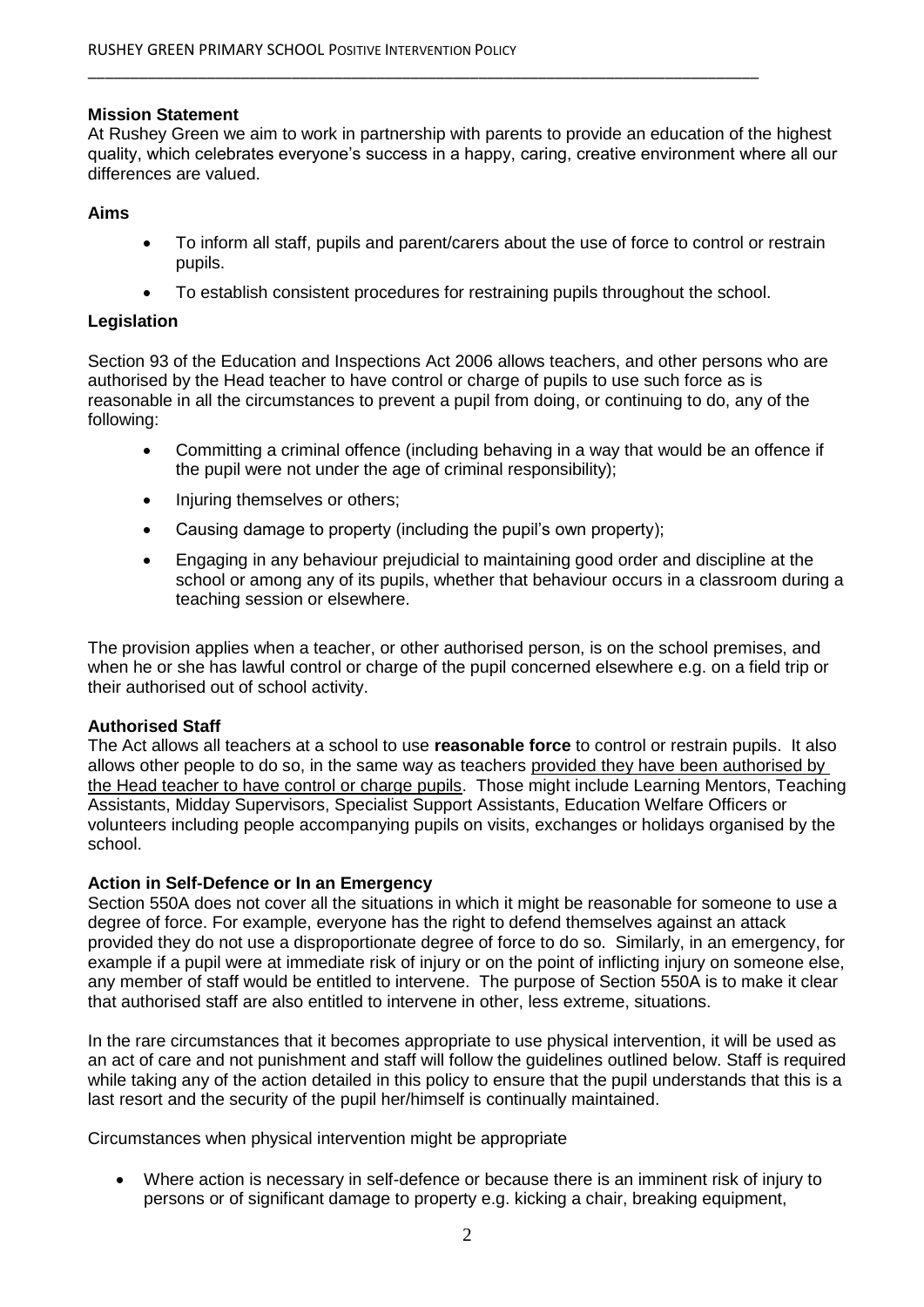damaging displays.

- where a pupil attacks another pupil or a member of staff
- Where a pupil absconds from class or tries to leave the school, in circumstances where that pupil could be at risk if not kept in the classroom or school.

It may be necessary to forcibly move a child in the following situations, but only when all other practicable strategies outlined in our behaviour policy have been tried:

\_\_\_\_\_\_\_\_\_\_\_\_\_\_\_\_\_\_\_\_\_\_\_\_\_\_\_\_\_\_\_\_\_\_\_\_\_\_\_\_\_\_\_\_\_\_\_\_\_\_\_\_\_\_\_\_\_\_\_\_\_\_\_\_\_\_\_\_\_\_\_\_\_\_\_\_\_\_\_

- when a pupil persistently refuses to obey instructions to leave a classroom
- When a pupil is behaving in a way that is seriously disrupting a lesson.

A member of our staff will sometimes need to rely on their professional judgement about whether or not to physically intervene by placing her/himself in a hazardous situation or standing back and thereby allowing a pupil or colleague to face a potential hazard. Staff must balance the level and duration of their intervention against the seriousness and likely consequences of the incident.

#### **What staff will do before and during any physical intervention? Before physically intervening, staff will**

- remain calm and attempt to engender calm
- tell the pupil to stop and explain to them what will happen if they do not
- At lunchtimes the mid-day meal supervisors will blow a whistle first. The children are aware that this means 'stop'.
- Use a range of non-physical interventions aimed at calming or defusing situations in order to prevent further escalation. These might include:
	- continuing to speak and listen to the pupil(s)
	- employing an appropriate level of eye contact during any dialogue
	- Diverting, distracting, cajoling or humouring, where appropriate
	- Reasoning with and offering appropriate choices to the pupil(s).

Sometimes a member of staff should not intervene in an incident without help. For example, when dealing with physically large pupils or with groups of pupils, or if the member of staff believes he or she may be at risk of injury, he/she should remove other pupils who may be at risk and summon assistance from a colleague or colleagues, or where necessary telephone the Police. The member of staff should inform the pupil(s) that he or she has sent for help. Until assistance arrives the teacher should continue to attempt to defuse the situation orally and try to prevent the incident from escalating.

#### **Whilst physically intervening, staff will**

- use the minimum amount of force required to achieve the desired outcome
- tell the pupil that Positive Intervention will stop as soon as it ceases to be necessary
- Continue to use a range of non-physical interventions aimed at calming or defusing situations in order to prevent further escalation, as above.

#### **Ways in which staff may use reasonable force**

Whilst there is no legal definition of reasonable force, DfES Circular 10/98 advises that the degree of force employed must be in proportion to the circumstances of the incident and the seriousness of the behaviour or the consequences it is intended to prevent.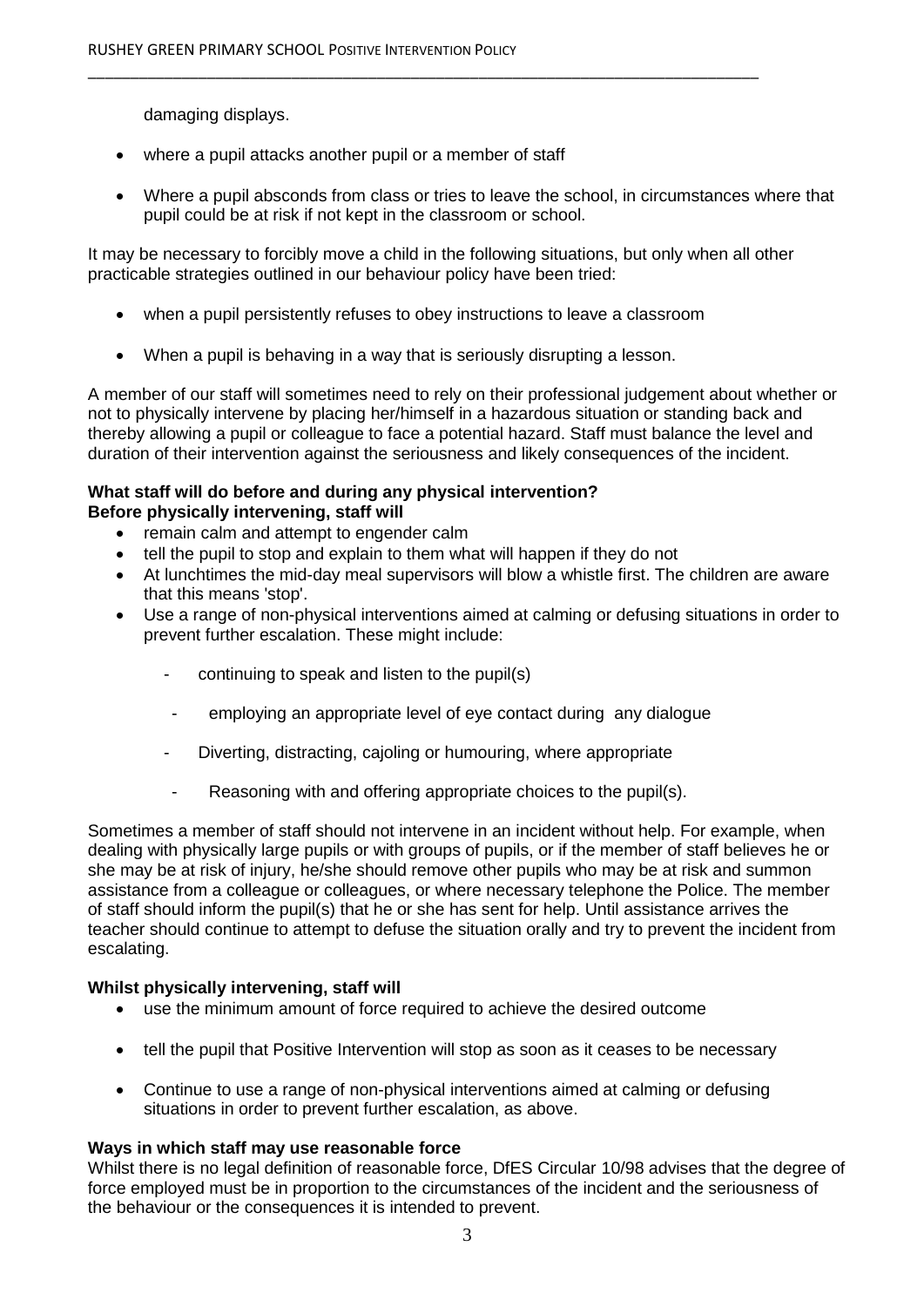A potentially dangerous situation may involve staff in:

- physically interposing between pupils
- blocking a pupil's path
- holding
- pushing
- pulling
- leading a pupil by the hand or arm
- shepherding a pupil away by placing a hand in the centre of the back

\_\_\_\_\_\_\_\_\_\_\_\_\_\_\_\_\_\_\_\_\_\_\_\_\_\_\_\_\_\_\_\_\_\_\_\_\_\_\_\_\_\_\_\_\_\_\_\_\_\_\_\_\_\_\_\_\_\_\_\_\_\_\_\_\_\_\_\_\_\_\_\_\_\_\_\_\_\_\_

(In more extreme circumstances) using more restrictive holds.

Staff are not permitted to act in a way that might cause injury, for example by

- holding a pupil round the neck, or by the collar, or in any other way that might restrict the pupil's ability to breathe
- slapping, punching or kicking a pupil
- twisting or forcing limbs against a joint
- $\bullet$  tripping up a pupil
- holding or pulling a pupil by the hair or ear
- Holding a pupil face down on the ground.

The use of any degree of force is unlawful if the particular circumstances do not warrant the use of physical force.

Physical force cannot be justified in a situation that could clearly be resolved without force, for example to prevent a pupil from committing a trivial misdemeanour.

Staff that are permitted to use reasonable force to control or restrain pupils

Section 93 of the Education & Inspections Act 2006 permits adults who have lawful charge or control of pupils to use reasonable force to control or restrain them. These include:

- **Teachers**
- Learning Mentors
- Nursery Nurses
- Teaching Assistants
- Midday Supervisors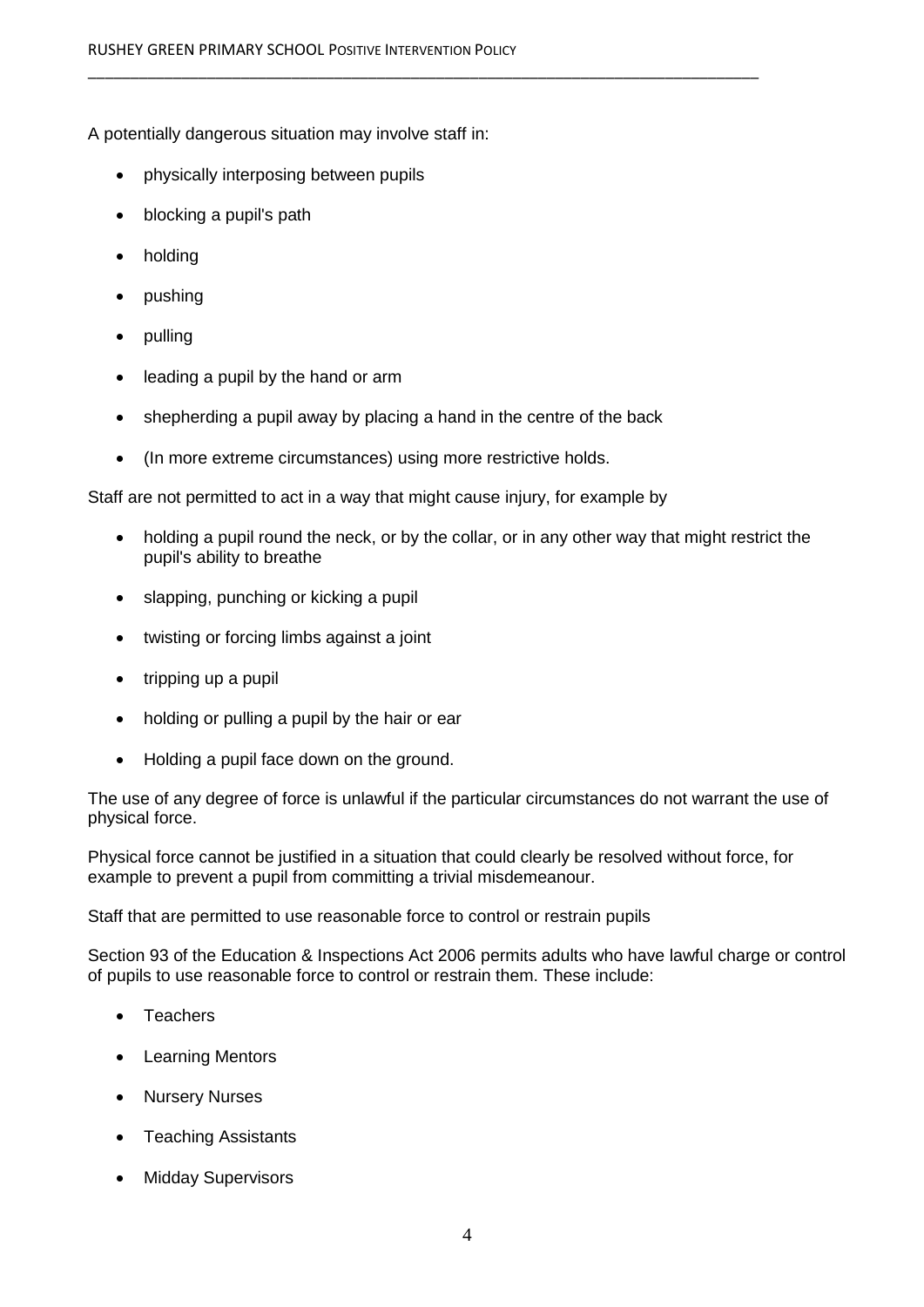- Senior Admin Officer
- Premises Officer
- Students in their final year
- Leaders of out of school hours clubs
- Other adults who may be working with pupils either on school premises or accompanying them on out of school activities e.g. during field trips or on school journeys. (Parents will be given Guidelines in Appendix B)

\_\_\_\_\_\_\_\_\_\_\_\_\_\_\_\_\_\_\_\_\_\_\_\_\_\_\_\_\_\_\_\_\_\_\_\_\_\_\_\_\_\_\_\_\_\_\_\_\_\_\_\_\_\_\_\_\_\_\_\_\_\_\_\_\_\_\_\_\_\_\_\_\_\_\_\_\_\_\_

# **Training**

Our school will ensure that a copy of this policy will be given to all permanent and long-term supply staff and fully explained to them. A shortened form of this policy (see Appendix B) will be given to all short-term supply and casual staff, as well as to any other person authorised by the Head Teacher to have care of pupils e.g. parents accompanying a school trip.

Our school aims to identify, address and review the training needs of school staff, with a view to developing a shared awareness of:

- how and when to intervene
- How to prevent, defuse and/or resolve disputes, including the appropriate use of anger management, de-escalation and conflict resolution skills and techniques.

Appropriate training will be made available to all school-based staff, in line with the LEA's policy and guidelines.

#### **Planning for the needs of individual pupils**

Our school aims to identify, in consultation with parents/carers, any pupils whose behaviour is considered potentially to require a physical or restraining intervention or response, and to consider the needs of those pupils in relation to:

- any individual medical, social, behavioural, learning or cultural factors
- Any Individual Education Plans, Pastoral Support Programmes or Personal Education Plans which support the pupil.

 If a member of staff considers that a particular pupil may at some time need such intervention, the circumstances and needs will be presented for discussion to an appropriate meeting of relevant staff.

Guidance on dealing with specific pupils are kept on the school office.

Other physical contact with pupils

 Our school believes that some use of appropriate, positive physical contact with pupils can contribute to its development as a safe and friendly school. Some physical contact may be necessary or unavoidable when staff are working with:

- younger children who may need encouraging or guiding
- pupils with special educational needs who may need physical prompts or help
- pupils requiring first aid
- pupils receiving coaching in sport or as part of another curriculum activity
- Pupils in distress.

 Our staff will make professional and sensitive judgements about the nature and extent of their physical contact with pupils. We will have particular regard for cultural sensitivities and gender differences, and of those who may be particularly vulnerable following previous trauma or abuse

#### **Record-keeping**

Our school keeps a record of all incidents where Positive Intervention has been necessary in a casebound notebook which is kept in the Headteacher's office. Further accounts can also be found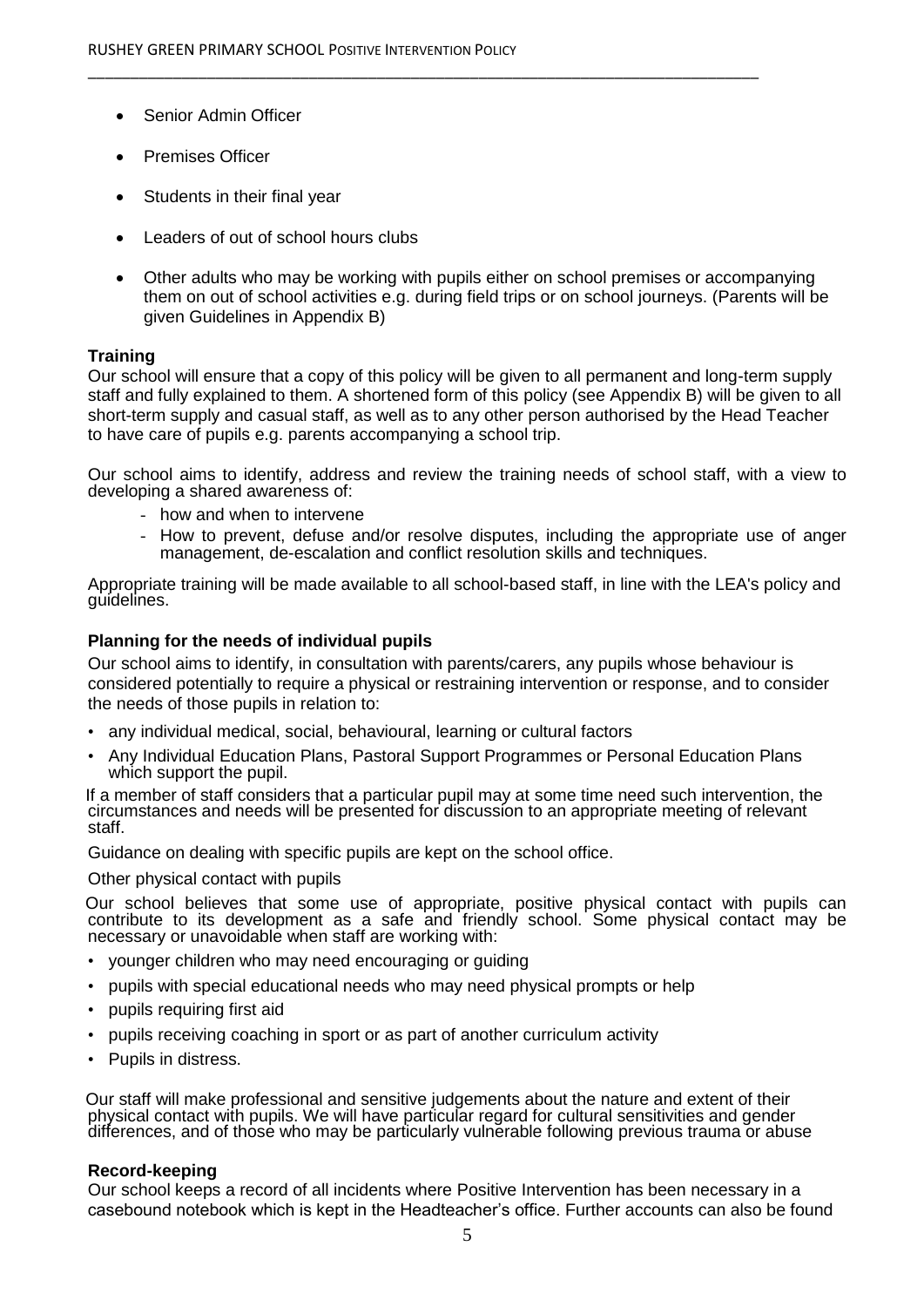on the CPOMS system. The Headteacher or nominated senior member of staff will be informed at the earliest possible time after an incident; the written record will be completed within one working day and discussed with the nominated person and the incident will be reported to the pupil's parent/carer.

\_\_\_\_\_\_\_\_\_\_\_\_\_\_\_\_\_\_\_\_\_\_\_\_\_\_\_\_\_\_\_\_\_\_\_\_\_\_\_\_\_\_\_\_\_\_\_\_\_\_\_\_\_\_\_\_\_\_\_\_\_\_\_\_\_\_\_\_\_\_\_\_\_\_\_\_\_\_\_

If the incident included a physical or verbal assault on a teacher/adult or another pupil the LEA's accident/incident form CS2 should also be completed. The teacher/adult involved may seek guidance from a senior colleague and/or their Trade Union representative before filling in their report.

We will discuss the incident with any pupils or staff who were present and, where appropriate, collect a written account from them. In line with our commitment to working with parents, we aim to maintain an open dialogue for the duration of any relevant process which may follow an incident. The written accounts relating to an incident scanned and placed on CPOMS. We will review regularly the number and type of incidents in which force has been deemed necessary. This will be used to ensure that there is adherence to this policy and to identify improvement needed in other policies and procedures of the school.

# **Sharing of information**

All members of the school community should know of the existence of this policy. As few people as possible should know about specific incidents; staff should maintain confidentiality to the greatest possible extent. This will assist in enabling governors and staff involved in any consequence or complaint to do so without having acquired hearsay knowledge.

# **Complaints**

Complaints following a dispute about the use of force by an adult should, in the first instance, be referred to the Headteacher or the school's nominated person (see below). This will generally result in an investigation, which will take account of the written or verbal reports which have been collected. Where disputes cannot be resolved informally within school, complaints should be pursued in accordance with the school's complaints procedures in line with those published by the National Society.

Implementation, monitoring and review

The Headteacher and the SLT are responsible for:

- 1. Ensuring that all staff are familiar with Lewisham LEA's guidelines and the school policy
- 2. Ensuring that all relevant staff have received training in non-physical interventions in order reduce the need for Positive Intervention
- 3. Ensuring that named personnel have received training in Positive Intervention techniques
- 4. Monitoring and reviewing the implementation of the school's policy.